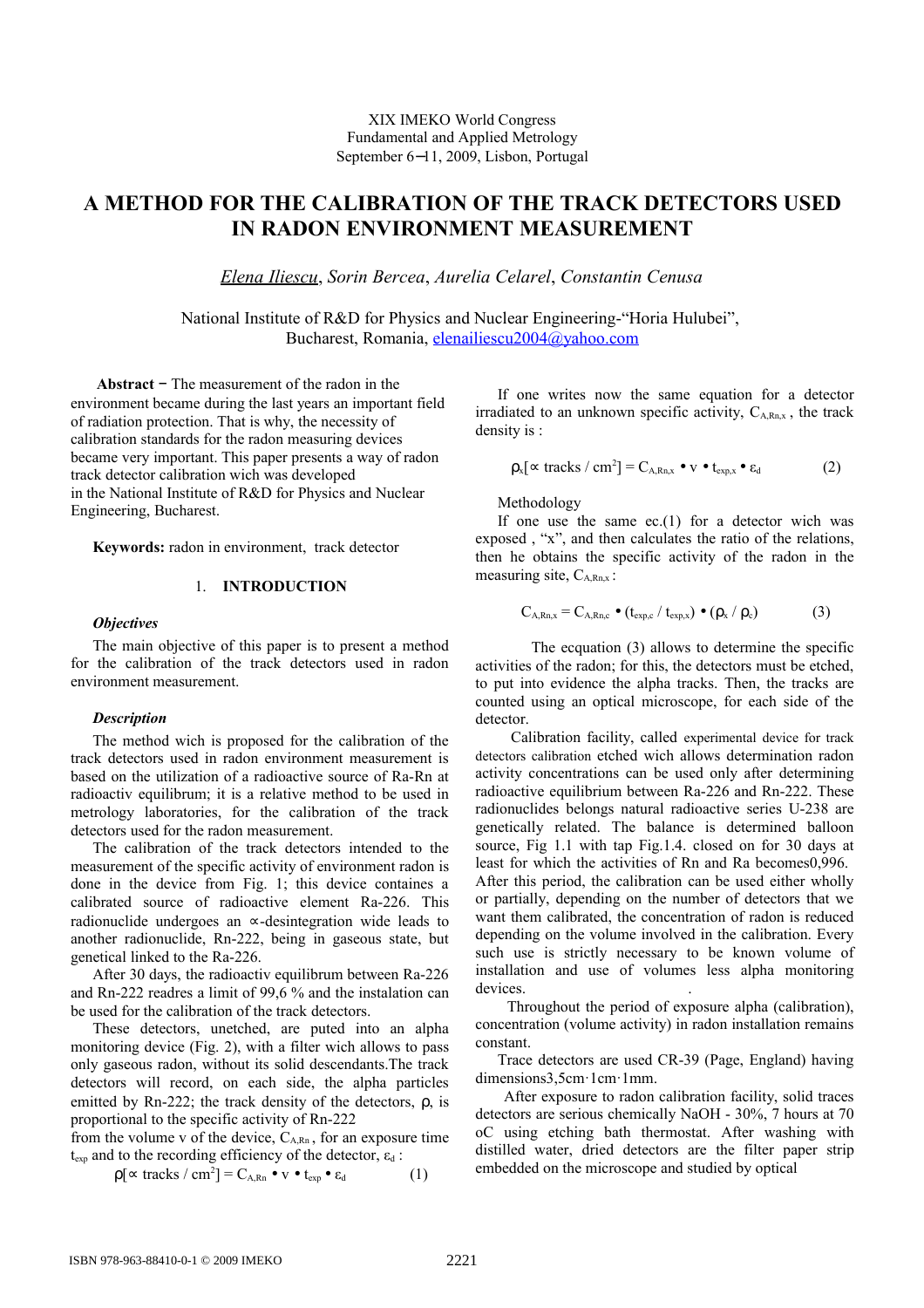microscopy, to determine the quantitative density of alpha tracks recorded.

The main steps in applying this method are:

- the calibration of the Ra-226;
- the calibration of square optical network in order to know exactly the area of the studied surface of the detector;
- the counting of the tracks on each side of the detector

Measurement of source  $(2082 \pm 150)$  Bq was

determined with an uncertainty of 7,2% for confidence level of 99,73%. After setting the radioactive equilibrium between Ra-226 and Rn-222, calibrated source of Ra-226, Rn-222 generates a constant flow equal to the source activity. Radioactive equilibrium after 30 days is made up to 99,56% after 40 days in the proportion of 99,93% after 50 days at the rate of 99,98% and after 60 days at the rate of 99,99% [5].

 Can be considered that the concentration of radon activity is constant throughout the trace detector calibration in the calibration tightly closed - Square-optic network, located in one of the binocular through calibration allows determination of the area studied for traces of the detector and so, finally, determine the density of alpha tracks in the detector [alpha track /cm<sup>2</sup>].



Fig. 2. Alpha monitoring device



Fig.1. Experimental device for track detectors calibration with  $^{226}Ra - ^{222}Rn$  source

1.glass balloon;  $2. \frac{226}{R}$ Ra –  $\frac{222}{R}$ Rn source; 3. stopper;

4.tap; 5.glass balloon;12. alpha monitoring device ; 13. tap; 14. lid

### *Experimental results*

Processing of experimental data is made according to the latest recommendations of international legal metrology.

 Results are expressed by the average corrected by measuring the  $Ni + c$  (correction) and the calculation of uncertainty,  $U = k \cdot u_c$ , which will take into account the uncertainties of type A and B,  $u_c^2 = u_A^2 + u_B^2$ , errors made by all the quantities involved, systematic, random and aberrant (rugged). For expansion factor, k, a correction that uncertainty provides a level of confidence of  $\sim$  95% is considered  $k = 2$  (actually 1,96).